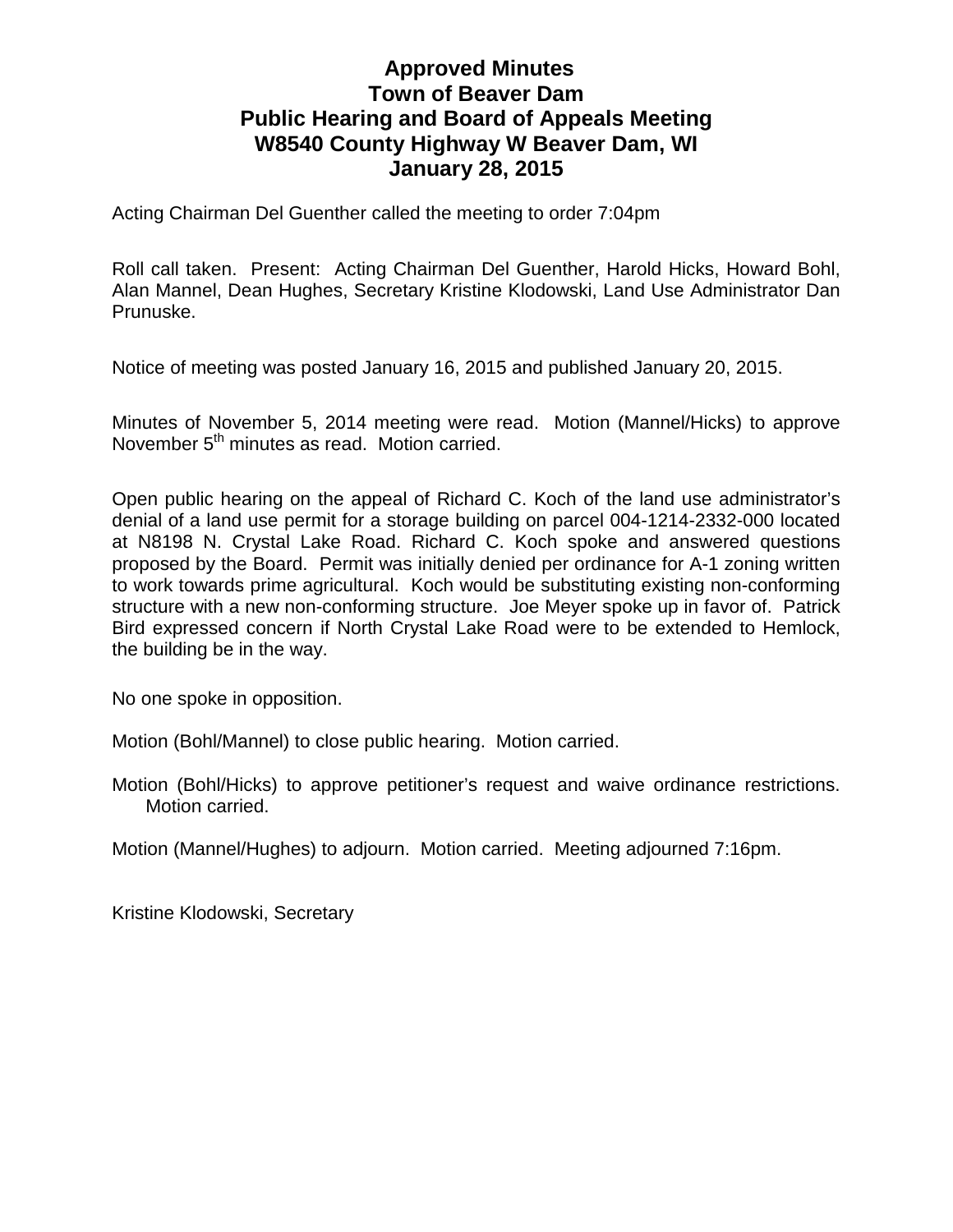## **Unapproved Minutes Town of Beaver Dam Public Hearing and Board of Appeals Meeting W8540 County Highway W Beaver Dam, WI February 18, 2015**

Chairman Jeff Schmitt called the meeting to order 7:00pm.

Roll call taken. Present: Chairman Jeff Schmitt, Del Guenther, Harold Hicks, Howard Bohl, Alan Mannel, Dean Hughes, Secretary Kristine Klodowski, Land Use Administrator Dan Prunuske.

Notice of meeting was posted February 7, 2015 and published February 9, 2015.

Minutes of January 28, 2015 meeting were presented. Motion (Guenther/Hicks) to approve minutes as presented. Motion carried.

Open public hearing on the appeal of CEE Media, LLC. of the land use administrator's denial of a sign permit for 2 signs on parcel 004-1114-0331-000 located in the SE¼ of the NW¼ and the NE¼ of the SW¼ of Section 3, T. 11 N., R. 14 E. Mike Butler of CEE Media spoke on desire to build high quality billboards along 151. Asked Board to approve based on DOT's rules. Initially denied on 40' height (Town limit 20'), size, and within setback of 27'.

Motion (Mannel/Guenther) to move height from 20' to 40', minimum requirements of 200 square feet on all sides to 1200' square feet, and a 3' setback from right away. Discussion. Ayes: Schmitt, Guenther, Bohl, Mannel, Hughes. Nayes: Hicks. Motion carried.

Open public hearing on the appeal of John E. Elser and Jean E. Leritz of the Plan Commission's denial of a Certified Survey Map to divide Parcel 004-1214-2141-000 in the NE-SE of Section 21, T. 12 N., R. 14 W. Rich Leaver, surveyor, and Marlin Spindler present. Originally denied application to parcel off approximately 2 acres of parent parcel due to being less than standard of 75 acres.

Motion (Schmitt/Bohl) to reverse denial.

Discussion. Will have to go to Plan Commission for conditional use permit. Motion carried.

Motion (Mannel/Hicks) to adjourn. Motion carried. 7:35pm.

Kristine Klodowski, Secretary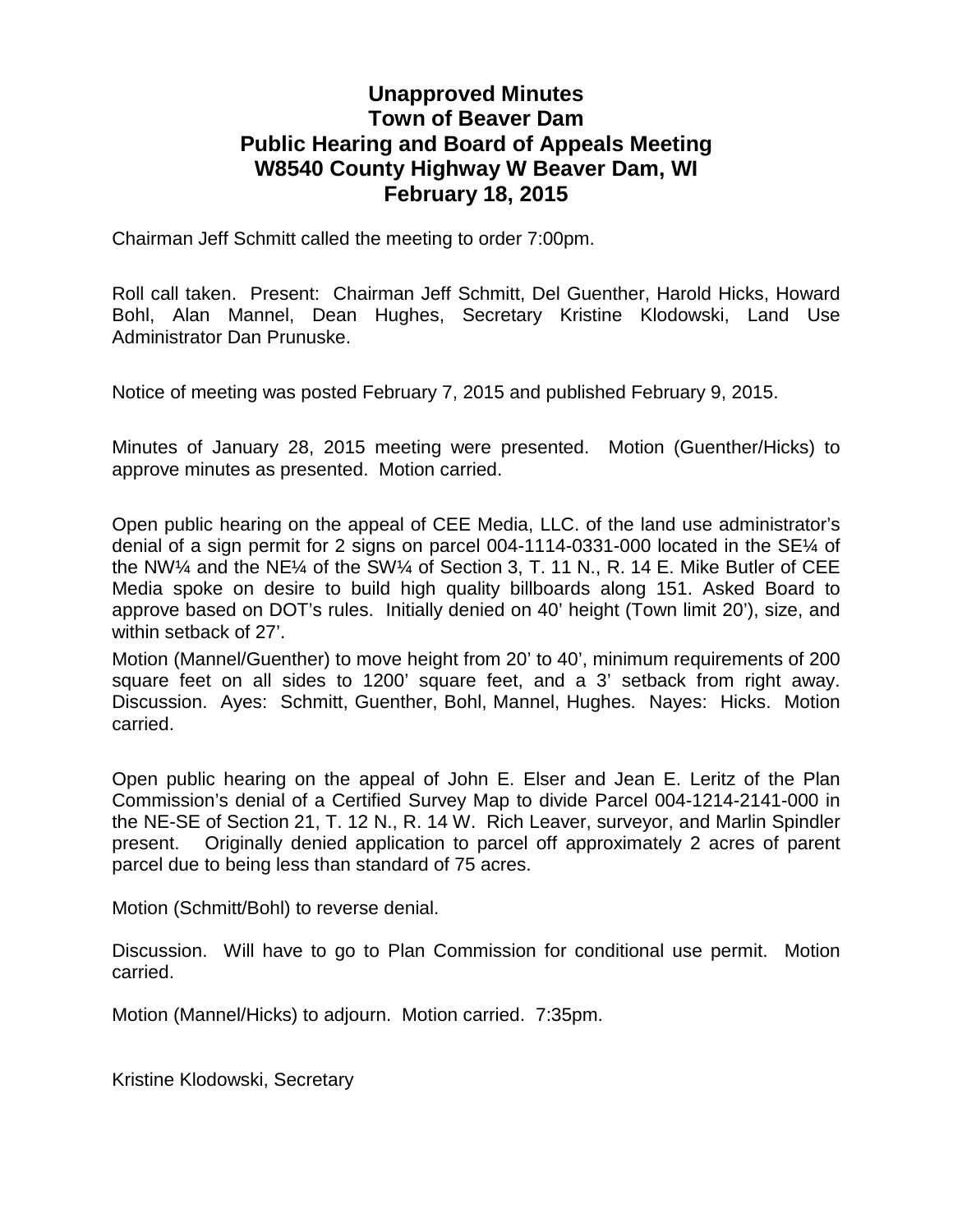## **Unapproved Minutes Town of Beaver Dam Public Hearing and Board of Appeals Meeting W8540 County Highway W Beaver Dam, WI Wednesday, October 28, 2015**

Acting Chairman Del Guenther called the meeting to order 7:04pm.

Roll call. Present: Del Guenther, Harold Hicks, Allan Mannel, Howard Bohl, Dean Hughes, Secretary Kris Klodowski, LUA Dan Prunuske. Absent: Jeff Schmitt

Published October 20, 2015, posted October 13, 2015.

Motion (Bohl/Hicks) to approve minutes of the February 18, 2015 meeting. Motion carried.

Opened public hearing on the appeal of Old Hickory Golf Club of the land use administrator's denial of a sign permit on parcel 004-1114-0331-000 located in the SE ¼ of the SW ¼ of Section 1, T. 11 N., R. 14 E..

Mark from Old Hickory was present. Would like to replace existing sign with a commercial sign. No one spoke in opposition. Prunuske encouraged Mark to contact DOT, also. Motion (Bohl/Mannel) to close public hearing. Motion carried.

Motion (Bohl/Hicks) to approve variance with approval of the State Department of Transportation. Motion carried.

Motion (Mannel/Hughes) to adjourn. Motion carried. Adjourned 7:12pm.

Respectfully submitted,

Kristine Klodowski, secretary